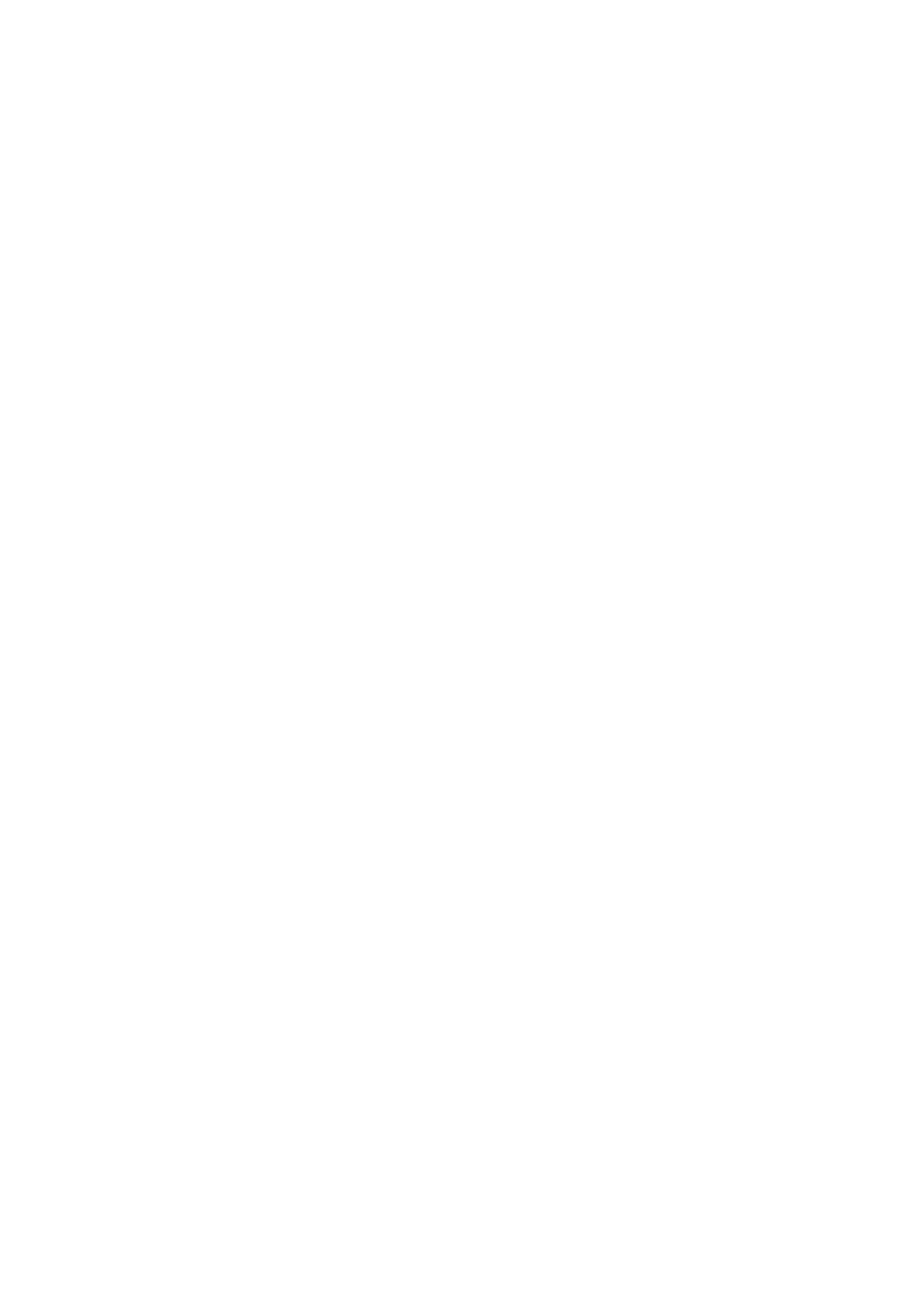*I certify that this PUBLIC BILL, which originated in the LEGISLATIVE COUNCIL, has finally passed the LEGISLATIVE COUNCIL and the LEGISLATIVE ASSEMBLY of NEW SOUTH WALES.*

*Legislative Council 2011* *Clerk of the Parliaments*



New South Wales

# **Crimes Amendment (Murder of Police Officers) Bill 2011**

Act No , 2011

An Act to amend the *Crimes Act 1900* with respect to mandatory life sentences for the murder of police officers.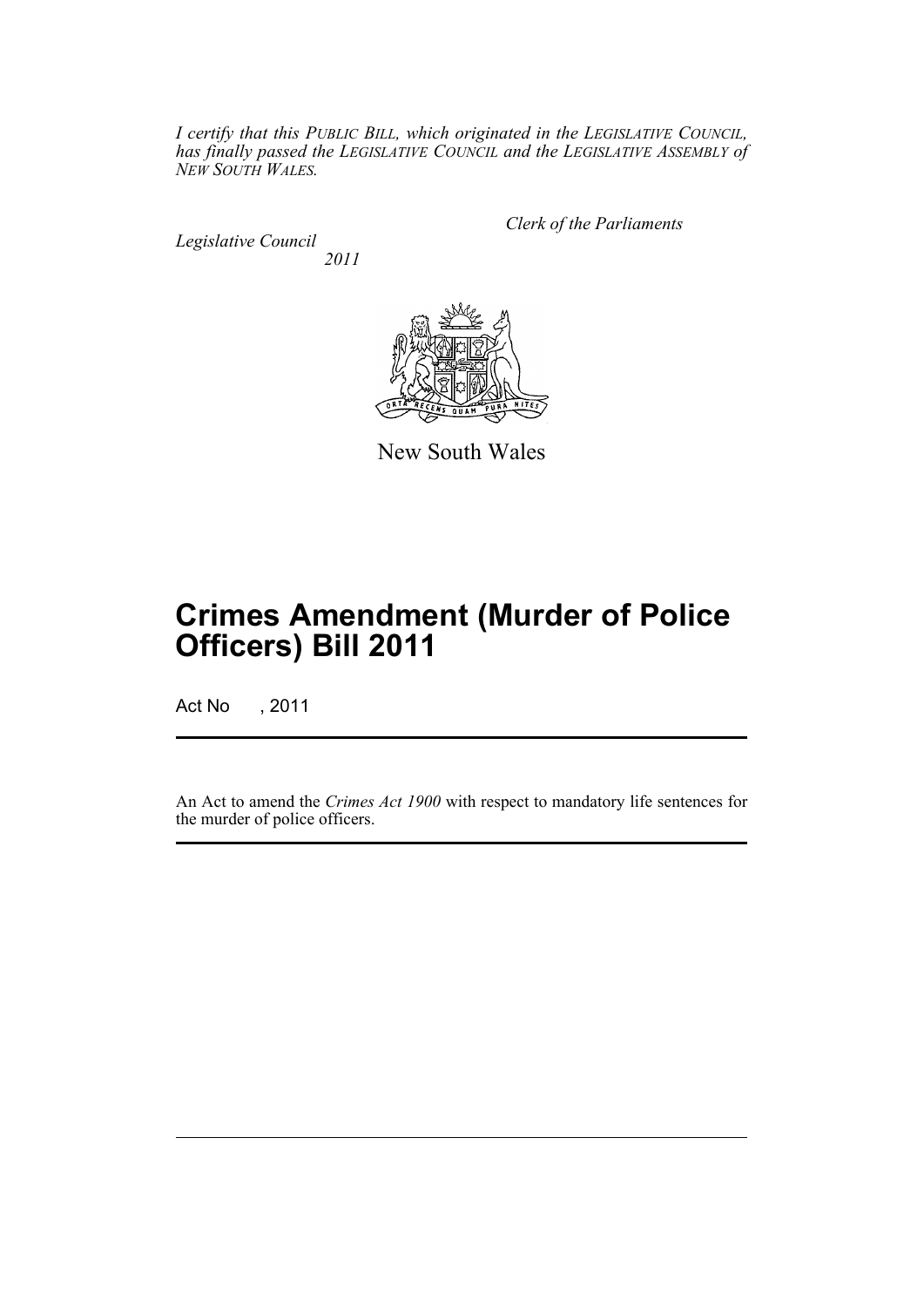#### <span id="page-3-0"></span>**The Legislature of New South Wales enacts:**

#### **1 Name of Act**

This Act is the *Crimes Amendment (Murder of Police Officers) Act 2011*.

#### <span id="page-3-1"></span>**2 Commencement**

This Act commences on the date of assent to this Act.

#### <span id="page-3-2"></span>**3 Amendment of Crimes Act 1900 No 40**

### **Section 19B**

Insert after section 19A:

#### **19B Mandatory life sentences for murder of police officers**

- (1) A court is to impose a sentence of imprisonment for life for the murder of a police officer if the murder was committed:
	- (a) while the police officer was executing his or her duty, or
	- (b) as a consequence of, or in retaliation for, actions undertaken by that or any other police officer in the execution of his or her duty,

and if the person convicted of the murder:

- (c) knew or ought reasonably to have known that the person killed was a police officer, and
- (d) intended to kill the police officer or was engaged in criminal activity that risked serious harm to police officers.
- (2) A person sentenced to imprisonment for life under this section is to serve the sentence for the term of the person's natural life.
- (3) This section does not apply to a person convicted of murder:
	- (a) if the person was under the age of 18 years at the time the murder was committed, or
	- (b) if the person had a significant cognitive impairment at that time (not being a temporary self-induced impairment).
- (4) If this section requires a person to be sentenced to imprisonment for life, nothing in section 21 (or any other provision) of the *Crimes (Sentencing Procedure) Act 1999*